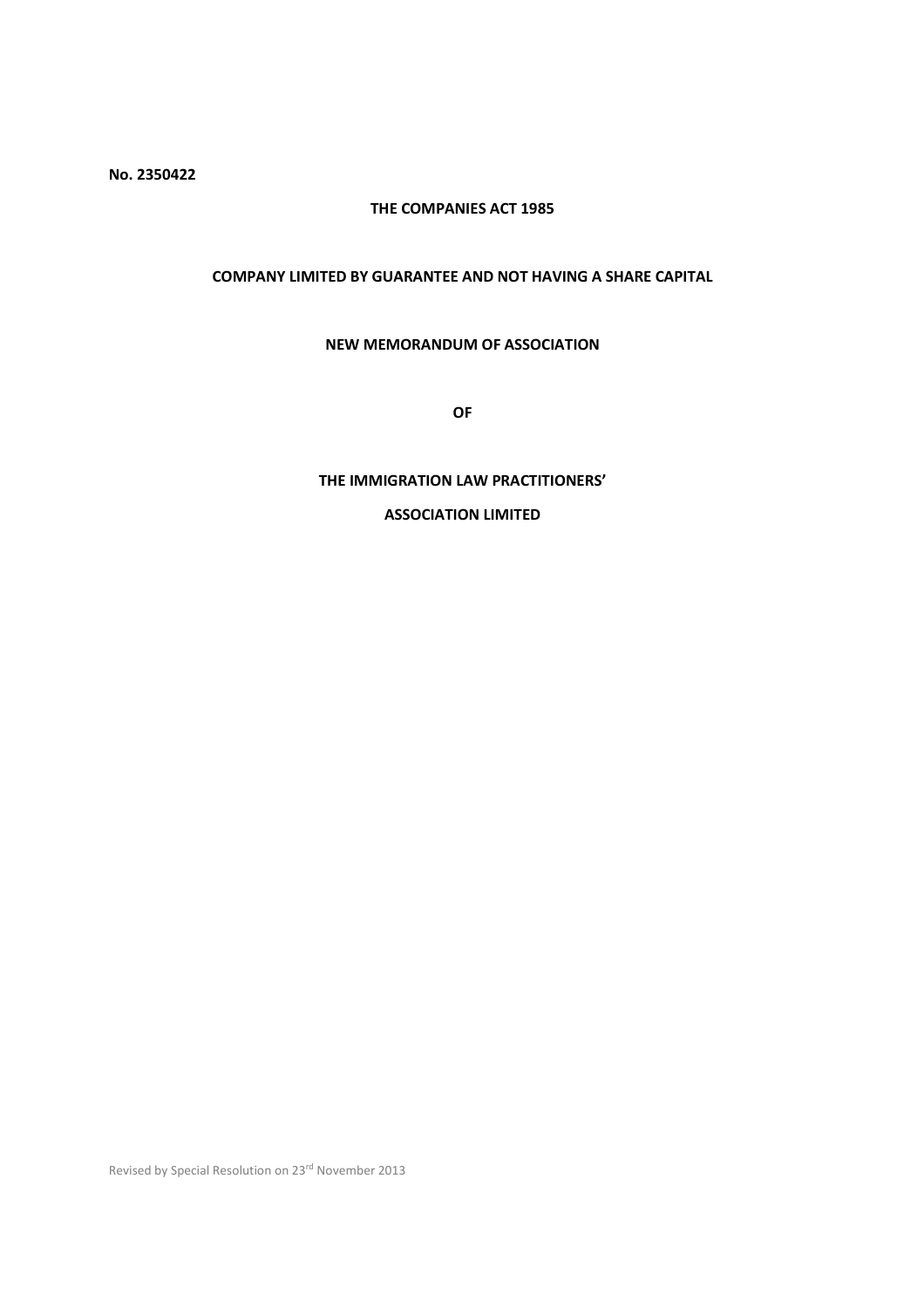# THE COMPANIES ACT 1985

# COMPANY LIMITED BY GUARANTEE

### AND NOT HAVING A SHARE CAPITAL

## MEMORANDUM OF ASSOCIATION

OF

#### THE IMMIGRATION LAW PRACTITIONERS' ASSOCIATION LIMITED

## (incorporated on 21 February 1989 and amended by special resolution on 23 November 2013)

\_\_\_\_\_\_\_\_\_\_\_\_\_\_\_\_\_\_\_\_\_\_\_\_\_\_\_\_\_\_\_\_\_\_\_

- 1. The name of the Company is the IMMIGRATION LAW PRACTITIONERS' ASSOCIATION LIMITED.
- 2. The Company's registered office is to be situated in England and Wales.
- 3. The company's objects ("Objects") are specifically restricted to the following:

(A) To advance for the public benefit education and training on the law and related subjects and in particular in the fields of immigration, asylum and nationality law and legal advice and the representation of persons who are or may become immigrants to any part of Great Britain, Northern Ireland, the Channel Islands and the Isle of Man (together "the United Kingdom") from whatever part of the world whether coming or intending to come to the United Kingdom for settlement or for some more limited purpose and for immigrants and emigrants of whatever nationality to or from any other part of the world.

To promote for the public benefit

- i. human rights as set out in the Universal Declaration Of Human Rights and subsequent United Nations Conventions and Declarations, the European Convention On Human Rights and the Human Rights Act (1998), with particular reference to the rights to asylum, to a nationality, to freedom of movement and residence and not to be subject to torture or to slavery;
- ii. equality and diversity as set out in the Equality Act 2010 and similar instruments and international human rights treaties concerned with the elimination of discrimination and in particular with the elimination of discrimination on the grounds of race or sex;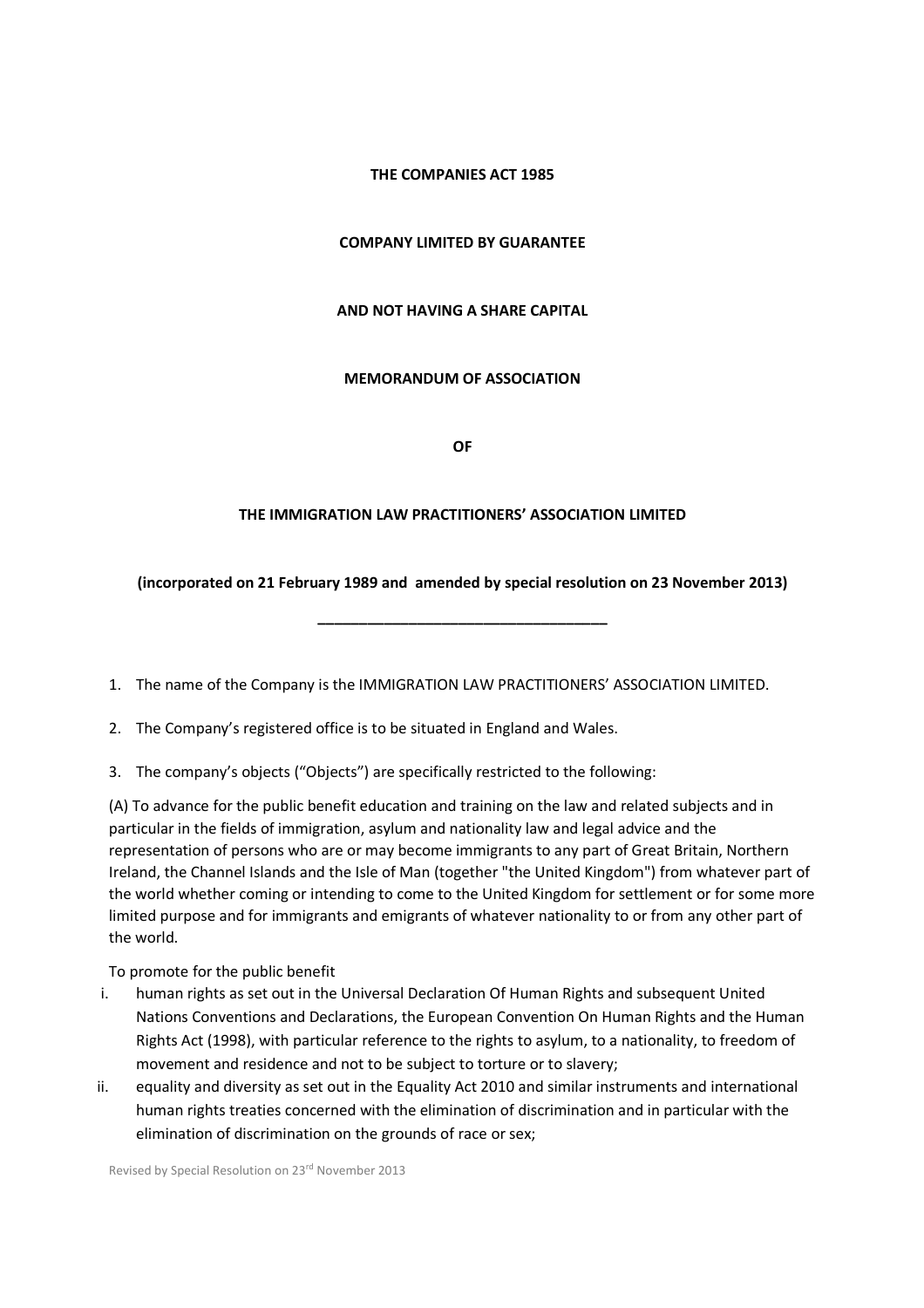in particular by all or any of the following means

- Monitoring abuses
- Research into applicable law policy and practice
- Educating the public
- Contributing to the sound administration of the law
- Raising awareness
- Promoting public support
- Promoting respect for human rights
- Promoting respect for the rule of law with particular reference to the law pertaining to immigration, asylum and nationality
- Coordinating the work of immigration, asylum and nationality law practitioners.

# (B) Clause deleted

(C)To prepare, edit, print, publish issue acquire and circulate any newspapers, magazines, periodicals, books, pamphlets or other publications in whatever medium that the Company may think desirable for the promotion of its objects.

(D) To organise, maintain and promote courses, conferences and the like in connection with the objects of the Company.

(E) To establish and maintain a bureau of information for the benefit of the company and the members of the Association.

(F) To take such steps by personal or written appeals, public meetings or otherwise as may from time to time be deemed expedient for the purpose of procuring contributions to the funds of the Company and/or the Association in the shape of donations, annual subscriptions, grants or otherwise.

(G) To employ persons in connection with the objects of the company and pay such reasonable remuneration as may be deemed expedient.

(H) To hold, purchase, take on lease, let, mortgage, sell, convey, assign or otherwise deal with any land or any interest therein and may build or alter or pull down buildings thereon.

(I) To undertake and execute any trust which may lawfully be undertaken by the Company and may be conducive to its objects.

(J) To borrow or raise money for the purposes of the Company on such terms and on such securities as may be thought fit.

(K) To invest the monies of the Company not immediately required for the purposes in or upon such investments, security or property as may be thought fit.

(L) To enter into arrangements with any public authority that may seem conducive to the furtherance of the Company's objects or any of them, and to obtain from such authority any rights, privileges and concessions which the Company may think it desirable to obtain, and to carry out, exercise or comply with, any such arrangements, rights, privileges and concessions.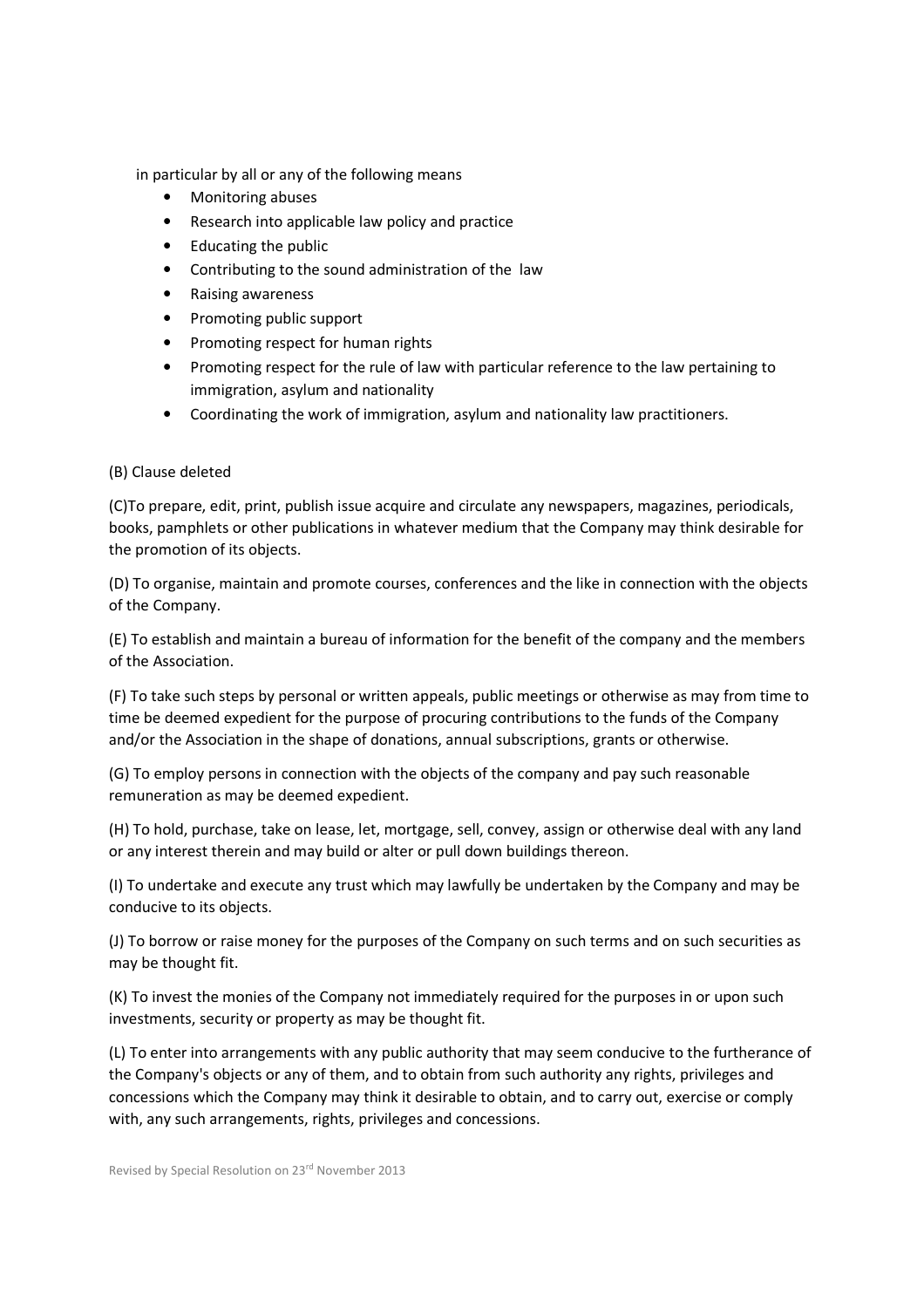(M) To draw, make, accept, endorse, discount, execute and issue promissory notes, bills of exchange and other negotiable or transferable instruments in relation to the Company's business.

(N) To pay all expenses, preliminary or incidental to the formation of the Company and its registration.

(O) To lend money to such person and on such terms as may seem expedient and to give all kinds of indemnities either with or without the Company receiving any consideration or advantage, direct or indirect, for giving any such guarantee.

(P) To promote, finance or assist any other company or companies for the purposes of its or their acquiring all or any of the property, rights and liabilities of this Company, or for any other purpose which may seem directly or indirectly calculated to benefit the Company.

(Q) To do all or any of the above things in any part of the world, and a principals, agents, contractors, nominees trustees, or otherwise and by or through trustees, agents or otherwise and either alone or in conjunction with others and either gratuitously or for reward.

(R) To do all such other lawful things as may be deemed incidental or conducive to the attainment of the Company's objects or any of them.

## And so that:

None of the objects set forth in any sub-clause of this clause shall be restrictively construed but the widest interpretation compatible with the Company's status as a charity shall be given to each such object, and none of such objects shall, except where charity law, or the content expressly, so requires, be in anyway limited or restricted by reference to or inference from any other object set forth in such sub-clause, or by reference to any other sub-clause of this clause, or by reference to or inference from the name of the Charity.

 4. The income and property of the Company, wheresoever it is derived, shall be applied solely towards the promotion of the objects of the Company as set forth in this Memorandum of Association, and (subject always to clause 3 (B) hereof) no portion thereof shall be paid or transferred directly or indirectly, by way of dividend, gift, division, bonus or otherwise however by way of profit, to the members of the Company. Provided that nothing herein shall prevent the payment in good faith of reasonable and proper remuneration to any officer or employee of the Company or to any member of the Company, in return for any services actually rendered to the Company, or for any material, labour supplied.

# 5. The liability of members is limited.

6. Every member of the Company undertakes to contribute to the assets of the Company, in the event of the same being wound up during the time that he or she is a member, or within one year afterwards, for payment of the debts and liabilities of the Company contracted before the time at which he or she ceases to be a member, and of the costs, charges and expenses of winding up the same, and for the adjustment of the rights of the contributories amongst themselves, such amount as may be required not exceeding £1.

7. If upon the winding up or dissolution of the Company there remains, after the satisfaction of all its debts and liabilities, any property whatsoever, the same shall not be paid to or distributed among the